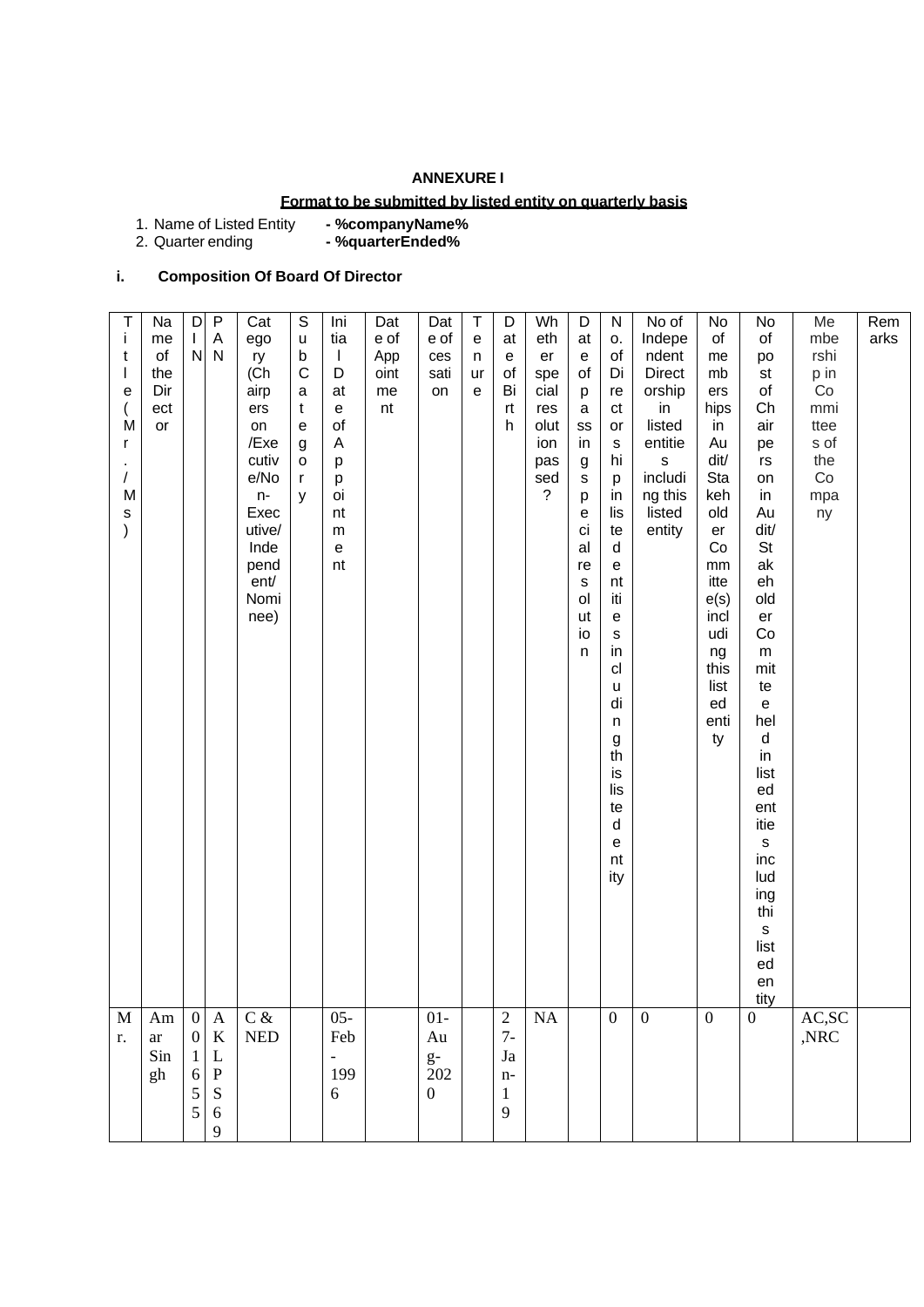|                                                     |                                                                      | $\sqrt{6}$<br>$\overline{7}$<br>$\sqrt{5}$<br>7                                                                                                                                                                               | $\mathbf M$                                                                          |            |                                                                     |                           |                                                  |                                      | $\sqrt{5}$<br>$\sqrt{6}$                                                                                  |    |                  |                  |                  |                  |                          |  |
|-----------------------------------------------------|----------------------------------------------------------------------|-------------------------------------------------------------------------------------------------------------------------------------------------------------------------------------------------------------------------------|--------------------------------------------------------------------------------------|------------|---------------------------------------------------------------------|---------------------------|--------------------------------------------------|--------------------------------------|-----------------------------------------------------------------------------------------------------------|----|------------------|------------------|------------------|------------------|--------------------------|--|
| $\mathbf M$<br>r.                                   | Vin<br>$\rm od$<br>Ku<br>mar<br>Sha<br>$\rm{rma}$                    | $\boldsymbol{0}$<br>$\sqrt{2}$<br>$8\,$<br>$\boldsymbol{7}$<br>${\bf P}$<br>$\boldsymbol{9}$<br>S<br>$\sqrt{2}$<br>$\overline{4}$<br>$\boldsymbol{0}$<br>$\overline{2}$<br>9<br>$6\,$<br>$\mathbf 1$                          | $\mathbf{A}$<br>$\mathbf{A}$<br>$\mathbf{A}$<br>H                                    | ${\rm ED}$ | $30-$<br>Ma<br>$y-$<br>201<br>$8\,$                                 |                           |                                                  |                                      | $\sqrt{2}$<br>$9-$<br>Ju<br>$\mathbf{l}$<br>$\mathbf{1}$<br>9<br>5<br>$\overline{2}$                      | NA | $\mathbf{1}$     | $\boldsymbol{0}$ | $\boldsymbol{0}$ | $\boldsymbol{0}$ |                          |  |
| M<br>$\mathbf{r}\mathbf{s}$<br>$\ddot{\phantom{0}}$ | Pan<br>kaj<br>$\mathbf{a}$<br>Ku<br>mar<br>$\mathbf{i}$<br>Sin<br>gh | $\mathbf{0}$<br>$\boldsymbol{0}$<br>$\mathbf{1}$<br>9<br>${\bf P}$<br>S<br>9<br>$8\phantom{1}$<br>$\overline{4}$<br>$\mathfrak{S}$<br>9<br>$\overline{2}$<br>$\overline{4}$                                                   | $\mathbf{A}$<br>$\mathbf{L}$<br>M<br>0J                                              | <b>NED</b> | $05 -$<br>Feb<br>$\overline{\phantom{a}}$<br>199<br>6               |                           |                                                  |                                      | $rac{2}{5}$<br>${\bf S}$<br>ep<br>$\qquad \qquad -$<br>$\mathbf{1}$<br>9<br>5<br>$\boldsymbol{7}$         | NA | $\mathbf{1}$     | $\boldsymbol{0}$ | $\,1\,$          | $\mathbf{1}$     | AC, SC<br>$,\!{\rm NRC}$ |  |
| $\mathbf M$<br>r.                                   | $An\bar{i}$<br>1<br>Gu<br>pta                                        | $\boldsymbol{0}$<br>$\boldsymbol{0}$<br>$\boldsymbol{0}$<br>$\, {\bf P}$<br>$\tau$<br>9<br>$\mathfrak 3$<br>$\sqrt{2}$<br>$\boldsymbol{7}$<br>9<br>$\overline{7}$<br>9<br>6                                                   | $\mathbf{A}$<br>${\bf E}$<br>${\bf E}$<br>$\mathbf G$<br>$\mathbf D$                 | ID         | $11-$<br>Au<br>$g\text{-}$<br>201<br>$\overline{4}$                 | $11-$<br>Aug-<br>2019     | $01-$<br>$\rm{Jul}$ -<br>202<br>$\boldsymbol{0}$ | $\boldsymbol{7}$<br>$\boldsymbol{0}$ | $\boldsymbol{0}$<br>$1-$<br>$\mathbf{A}$<br>pr<br>$\overline{\phantom{a}}$<br>$\mathbf{1}$<br>9<br>5<br>8 | NA | $\boldsymbol{0}$ | $\boldsymbol{0}$ | $\boldsymbol{0}$ | $\boldsymbol{0}$ | AC, SC<br>,NRC           |  |
| $\mathbf M$<br>r.                                   | Ro<br>hit<br>Pan<br>dit                                              | $\boldsymbol{0}$<br>$\mathfrak{Z}$<br>$\overline{4}$<br>$\, {\bf P}$<br>$\boldsymbol{0}$<br>9<br>$\mathbf P$<br>$\boldsymbol{0}$<br>$\boldsymbol{0}$<br>$\overline{9}$<br>6<br>$\mathfrak{Z}$<br>$\sqrt{5}$<br>$\overline{4}$ | $\, {\bf B}$<br>$\boldsymbol{B}$<br>$\boldsymbol{A}$<br>${\bf D}$                    | ID         | $15 -$<br>Au<br>$g-$<br>201<br>9                                    | $15 -$<br>Aug-<br>2019    |                                                  | $\mathbf{1}$<br>$\overline{4}$       | $\mathbf{1}$<br>$8-$<br>$\mathbf M$<br>ay<br>$\qquad \qquad -$<br>$\mathbf{1}$<br>$\mathbf{9}$<br>8<br>5  | NA | $\mathbf{1}$     | $\mathbf{1}$     | $\boldsymbol{0}$ | $\boldsymbol{0}$ | AC,SC<br>$,\!{\rm NRC}$  |  |
| $\mathbf M$<br>r.                                   | Am<br>${\rm an}$<br>Jai<br>$\mathbf n$                               | $\mathbf{0}$<br>$8\,$<br>$\mathbf{1}$<br>$8\,$<br>$\tau$<br>$\overline{c}$<br>$\overline{9}$<br>$\overline{3}$<br>$\boldsymbol{9}$<br>5                                                                                       | $\mathbf{A}$<br>${\bf Q}$<br>${\bf D}$<br>$\mathop{\rm PJ}\nolimits$<br>$\mathbf{1}$ | ID         | $30-$<br>Jun<br>$\overline{\phantom{0}}$<br>$202\,$<br>$\mathbf{0}$ | $30-$<br>Jun-<br>$2020\,$ |                                                  | $\overline{3}$                       | $\mathbf{1}$<br>$4-$<br>Ju<br>$\mathbf{l}$<br>$\mathbf{1}$<br>9<br>$\mathbf{9}$<br>$\sqrt{2}$             | NA | $\overline{2}$   | $\sqrt{2}$       | $1\,$            | $\overline{2}$   | AC,SC<br>$,\!{\rm NRC}$  |  |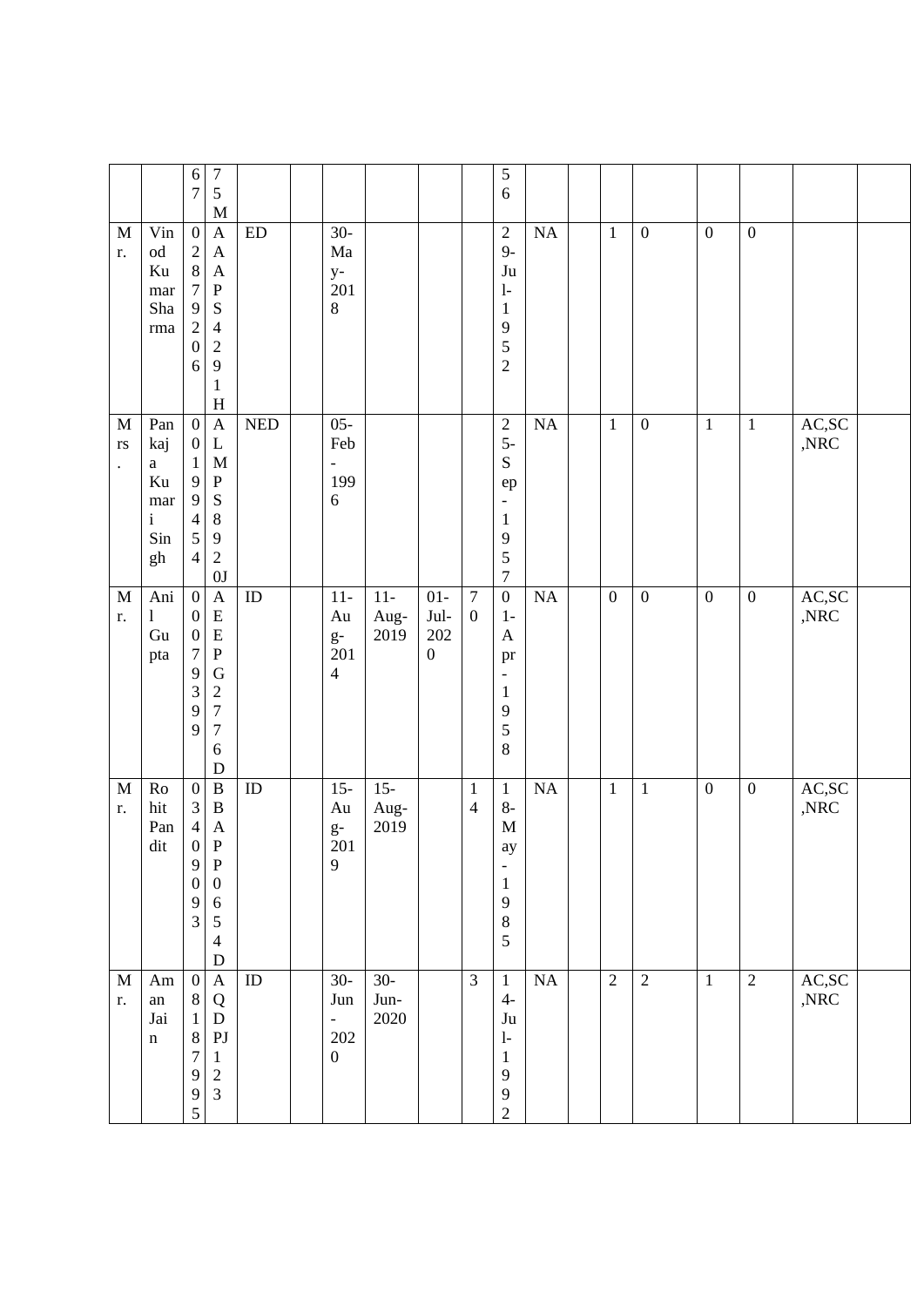|    |            |                | $\overline{2}$<br>A |    |                          |       |   |                |           |                   |              |                |                  |               |  |
|----|------------|----------------|---------------------|----|--------------------------|-------|---|----------------|-----------|-------------------|--------------|----------------|------------------|---------------|--|
| M  | <b>Vis</b> | $\overline{0}$ | D                   | ID | $30-$                    | $30-$ | 3 | $\overline{2}$ | <b>NA</b> | 1<br>$\mathbf{I}$ | $\mathbf{I}$ | $\overline{2}$ | $\boldsymbol{0}$ |               |  |
| r. | hal        | 8              | X                   |    | Jun                      | Jun-  |   | $3-$           |           |                   |              |                |                  | AC,SC<br>,NRC |  |
|    | Sha        | 7 <sub>1</sub> | N                   |    | $\overline{\phantom{0}}$ | 2020  |   | A              |           |                   |              |                |                  |               |  |
|    | rma        | 7 <sub>1</sub> | P                   |    | 202                      |       |   | u              |           |                   |              |                |                  |               |  |
|    |            | 3              | S                   |    | $\mathbf{0}$             |       |   | $g-$           |           |                   |              |                |                  |               |  |
|    |            | $\mathbf{0}$   | 5                   |    |                          |       |   |                |           |                   |              |                |                  |               |  |
|    |            | 3              | $\boldsymbol{0}$    |    |                          |       |   | 9              |           |                   |              |                |                  |               |  |
|    |            | 7              | $\overline{2}$      |    |                          |       |   | 8              |           |                   |              |                |                  |               |  |
|    |            |                | 4                   |    |                          |       |   | 8              |           |                   |              |                |                  |               |  |
|    |            |                | K                   |    |                          |       |   |                |           |                   |              |                |                  |               |  |

| No |
|----|
|    |
| No |
|    |
|    |

# **ii. Composition of Committees**

#### **a. Audit Committee**

| Sr. | Name of the Director | Category   | Chairperson/Membership | Appointment   | <b>Cessation Date</b> |
|-----|----------------------|------------|------------------------|---------------|-----------------------|
| No. |                      |            |                        | Date          |                       |
|     | Aman Jain            | ID         | Chairperson            | 01-Jul-2020   |                       |
|     | Vishal Sharma        | ID         | Member                 | 01-Jul-2020   |                       |
|     | Pankaja Kumari Singh | <b>NED</b> | Member                 | $01-Aug-2020$ |                       |
|     | <b>Rohit Pandit</b>  | ID         | Chairperson            | 01-Oct-2019   | $01$ -Jul-2020        |
|     | Anil Gupta           | ID         | Member                 | 18-Sep-2014   | 01-Jul-2020           |
|     | Amar Singh           | $C &$ NED  | Member                 | 07-Jun-2018   | 31-Jul-2020           |

| Company Remarks                            |     |
|--------------------------------------------|-----|
| Whether Permanent                          | Yes |
| chairperson appointed                      |     |
| <b>Stakeholders Relationship Committee</b> |     |

| Sr.<br>No. | Name of the Director | Category   | Chairperson/Membership | Appointment<br>Date | <b>Cessation Date</b> |
|------------|----------------------|------------|------------------------|---------------------|-----------------------|
|            | Aman Jain            | ID         | Member                 | $01$ -Jul-2020      |                       |
|            | Vishal Sharma        | ID         | Member                 | $01$ -Jul-2020      |                       |
|            | Pankaja Kumari Singh | <b>NED</b> | Chairperson            | 18-Mar-2002         |                       |
|            | <b>Rohit Pandit</b>  | ID         | Member                 | 01-Oct-2019         | $01$ -Jul-2020        |
|            | Anil Gupta           | ID         | Member                 | 01-Oct-2019         | $01$ -Jul-2020        |
| 6          | Amar Singh           | C & NED    | Member                 | 30-May-2018         | 31-Jul-2020           |

| Remarks<br>Company '                |     |
|-------------------------------------|-----|
| <b>M/h</b><br>.iether.<br>Permanent | Yes |
| appointed<br>chairperson            |     |

## **c. Risk Management Committee**

| Director<br>the<br>Nai<br>эте<br>Ωt | ----<br>. atedory | Chairperson/Membership.<br>. "nairm | Appointment | Dato<br>ssatıor<br>ົ |
|-------------------------------------|-------------------|-------------------------------------|-------------|----------------------|
|                                     |                   |                                     |             |                      |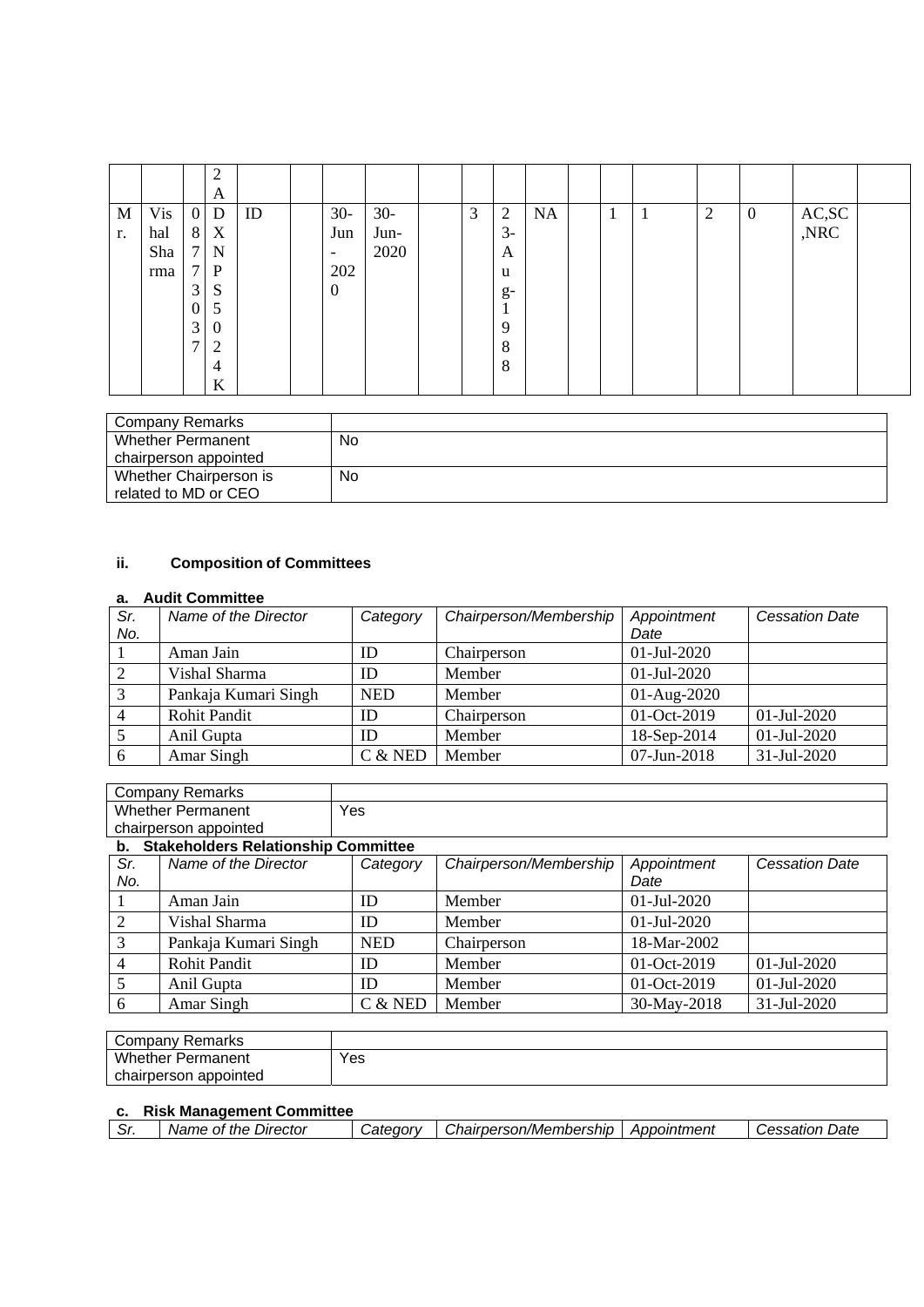| No.                      |  | Date |  |
|--------------------------|--|------|--|
|                          |  |      |  |
| Company Remarks          |  |      |  |
| <b>Whether Permanent</b> |  |      |  |
| chairperson appointed    |  |      |  |

#### **d. Nomination and Remuneration Committee**

| Sr. | Name of the Director | Category   | Chairperson/Membership | Appointment    | <b>Cessation Date</b> |
|-----|----------------------|------------|------------------------|----------------|-----------------------|
| No. |                      |            |                        | Date           |                       |
|     | Aman Jain            | ID         | Member                 | $01$ -Jul-2020 |                       |
| 2   | Vishal Sharma        | ID         | Chairperson            | $01$ -Jul-2020 |                       |
| 3   | Pankaja Kumari Singh | <b>NED</b> | Member                 | $01-Aug-2020$  |                       |
|     | <b>Rohit Pandit</b>  | ID         | Chairperson            | 01-Oct-2019    | $01-Jul-2020$         |
|     | Anil Gupta           | ID         | Member                 | 12-Feb-2017    | 01-Jul-2020           |
| 6   | Amar Singh           | C & NED    | Member                 | 09-Feb-2018    | 31-Jul-2020           |

| Company Remarks          |     |
|--------------------------|-----|
| <b>Whether Permanent</b> | Yes |
| chairperson<br>appointed |     |

# iii. **Meeting of Board of Directors**

| Date(s) of Meeting<br>(if any) in the<br>previous quarter | Date(s) of Meeting<br>(if any) in the<br>relevant quarter | <b>Whether</b><br>requirement of<br>Quorum met | Number of<br><b>Directors present</b> | <b>Number of Independent</b><br><b>Directors present</b> |
|-----------------------------------------------------------|-----------------------------------------------------------|------------------------------------------------|---------------------------------------|----------------------------------------------------------|
| 30-Jun-2020                                               | 31-Jul-2020                                               | Yes                                            |                                       |                                                          |
|                                                           | 07-Aug-2020                                               | Yes                                            |                                       |                                                          |
|                                                           | 14-Sep-2020                                               | Yes                                            |                                       |                                                          |

| Company Remarks               |  |
|-------------------------------|--|
| Maximum gap between any       |  |
| two consecutive (in number of |  |
| days)                         |  |

# iv. **Meeting of Committees**

| Name of the<br><b>Committee</b> | Date(s) of<br>meeting during<br>of the committee<br>in the previous<br>quarter | Date(s) of<br>meeting of the<br>committee in the<br>relevant quarter | <b>Whether</b><br>requirement<br>of Quorum<br>met (Yes/No) | Number of<br><b>Directors</b><br>present | Number of<br>independent<br>directors<br>present |
|---------------------------------|--------------------------------------------------------------------------------|----------------------------------------------------------------------|------------------------------------------------------------|------------------------------------------|--------------------------------------------------|
| <b>Audit Committee</b>          | 30-Jun-2020                                                                    |                                                                      | Yes                                                        |                                          |                                                  |
| <b>Audit Committee</b>          |                                                                                | 31-Jul-2020                                                          | Yes                                                        | $\overline{2}$                           | $\overline{2}$                                   |
| <b>Audit Committee</b>          |                                                                                | 07-Aug-2020                                                          | <b>Yes</b>                                                 | 3                                        | $\overline{2}$                                   |
| <b>Audit Committee</b>          |                                                                                | 14-Sep-2020                                                          | Yes                                                        | 3                                        | $\overline{2}$                                   |
| Nomination &                    | $30 - Jun - 2020$                                                              |                                                                      | Yes                                                        |                                          |                                                  |
| Remuneration                    |                                                                                |                                                                      |                                                            |                                          |                                                  |
| Committee                       |                                                                                |                                                                      |                                                            |                                          |                                                  |
| Nomination &                    |                                                                                | $31 - \text{Jul} - 2020$                                             | Yes                                                        |                                          |                                                  |
| Remuneration                    |                                                                                |                                                                      |                                                            |                                          |                                                  |
| Committee                       |                                                                                |                                                                      |                                                            |                                          |                                                  |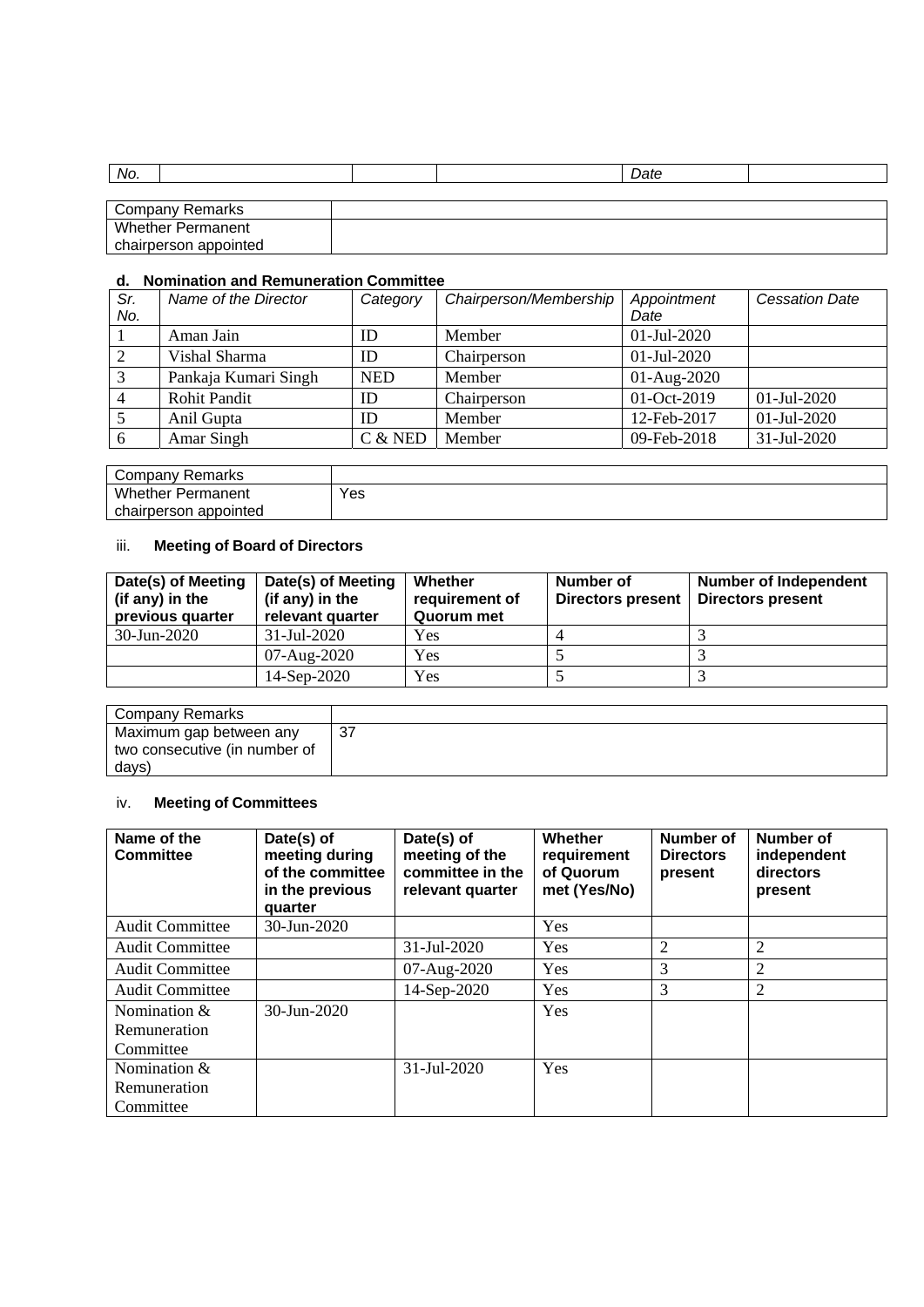| <b>Stakeholders</b> | 30-Jun-2020 |             | Yes |  |
|---------------------|-------------|-------------|-----|--|
| Relationship        |             |             |     |  |
| Committee           |             |             |     |  |
| <b>Stakeholders</b> |             | 31-Jul-2020 | Yes |  |
| Relationship        |             |             |     |  |
| Committee           |             |             |     |  |

| Company Remarks               |    |
|-------------------------------|----|
| Maximum gap between any       | 37 |
| two consecutive (in number of |    |
| days) [Only for Audit         |    |
| Committeel                    |    |

### v. **Related Party Transactions**

| <b>Subject</b>                                                                                            | <b>Compliance status</b><br>(Yes/No/NA) | <b>Remark</b> |
|-----------------------------------------------------------------------------------------------------------|-----------------------------------------|---------------|
| Whether prior approval of audit committee obtained                                                        | Yes                                     |               |
| Whether shareholder approval obtained for material RPT                                                    | Not Applicable                          |               |
| Whether details of RPT entered into pursuant to omnibus<br>approval have been reviewed by Audit Committee | Yes                                     |               |

Disclosure of notes on related party transactions and Disclosure of notes of material related party transactions

#### **VI. Affirmations**

- 1. The composition of Board of Directors is in terms of SEBI (Listing obligations and disclosure requirements) Regulations, 2015. - **Yes**
- 2. The composition of the following committees is in terms of SEBI(Listing obligations and disclosure requirements) Regulations, 2015
	- a. Audit Committee **Yes**
	- b. Nomination & remuneration committee **Yes**
	- c. Stakeholders relationship committee **Yes**
	- d. Risk management committee (applicable to the top 100 listed entities)  **Not applicable**
- 3. The committee members have been made aware of their powers, role and responsibilities as specified in SEBI (Listing obligations and disclosure requirements) Regulations, 2015. **- Yes**
- 4. The meetings of the board of directors and the above committees have been conducted in the manner as specified in SEBI (Listing obligations and disclosure requirements) Regulations, 2015.**- Yes**
- 5. a. This report and/or the report submitted in the previous quarter has been placed before Board of Directors. **- Yes**

b. Any comments/observations/advice of Board of Directors may be mentioned here:

### **%affirmComments%**

| Name               | %affirmName%        |
|--------------------|---------------------|
| <b>Designation</b> | %affirmDesignation% |